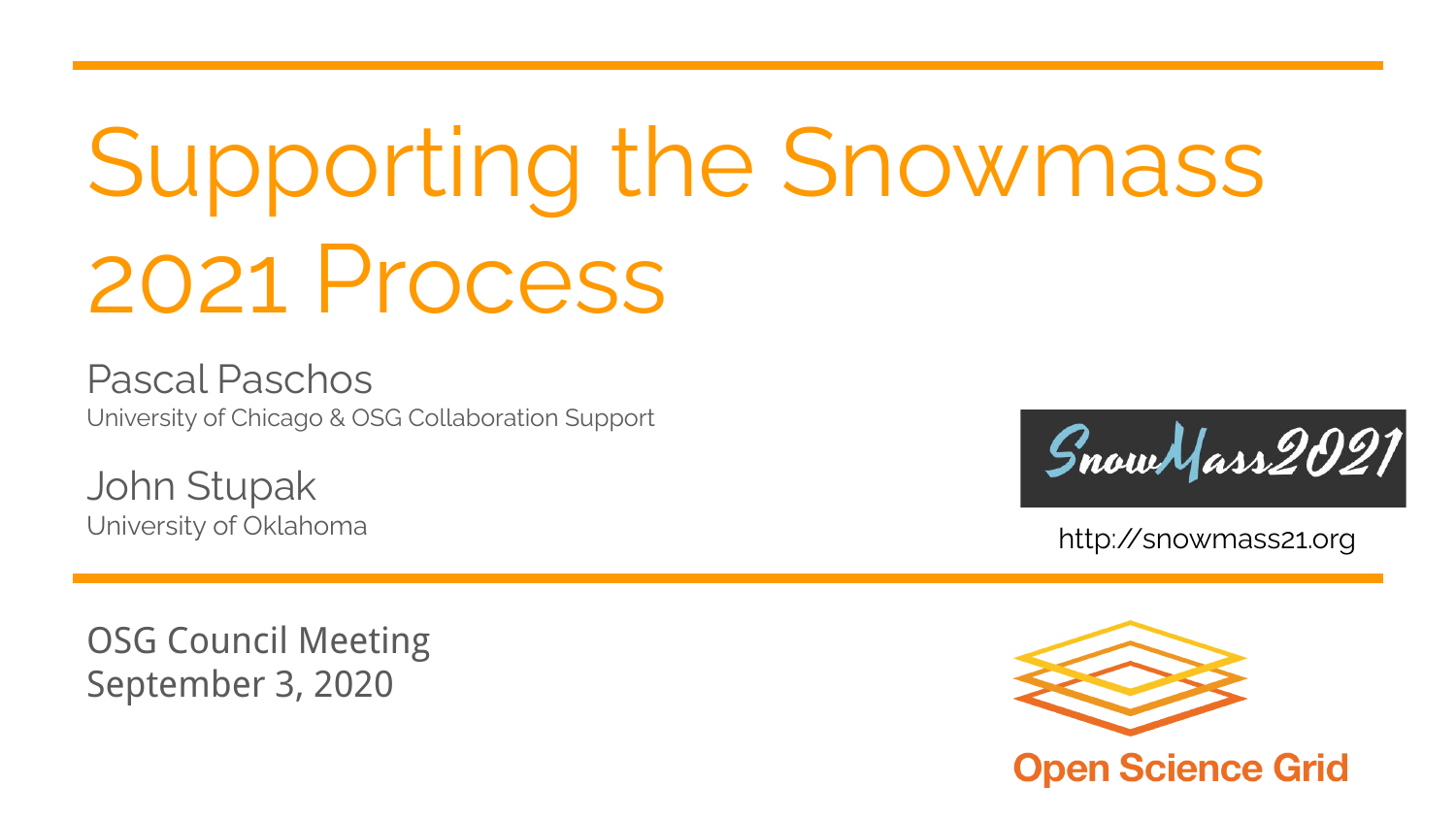



- Snowmass Process
- Energy Frontier MC taskforce goals
- Dedicated OSG submit host "Snowmass Connect"
- Software support
- Local storage & access from OSG
- Distributed storage (plans)
- Supporting Tutorials
- Outlook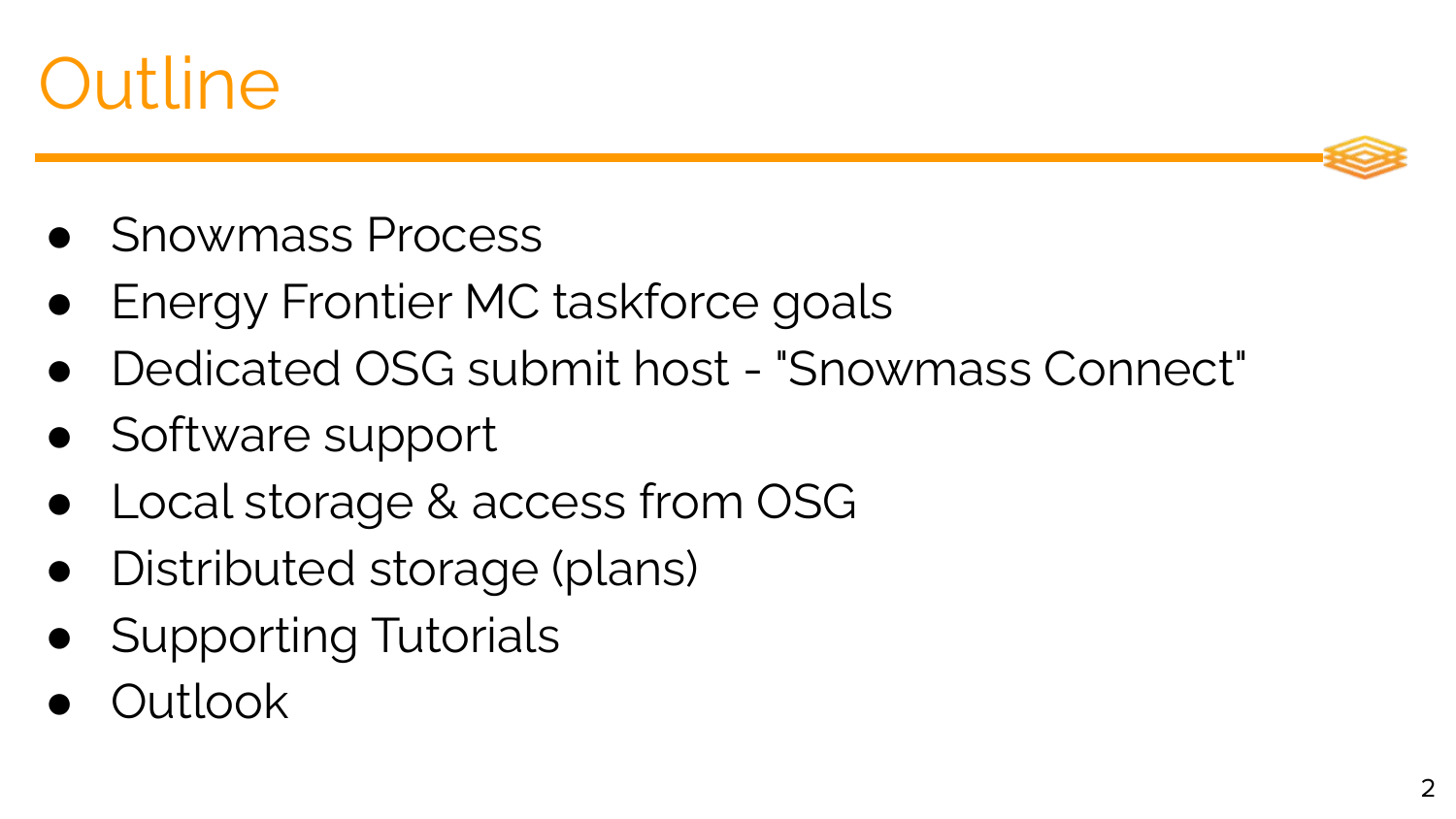### Snowmass Process

- Particle physics community planning exercise
	- Organized by the Division of Particles and Fields (DPF) of the American Physical Society (APS)
	- Every 8-10 years, since 1982
- The goal is for the entire particle physics community to come together to identify and **document a scientific vision for the future of particle physics** in the U.S. and its international partners.
	- The Particle Physics Project Prioritization Panel (P5) will take the scientific input from Snowmass and develop a strategic plan for U.S. particle physics that can be **executed over a 10 year timescale, in the context of a 20-year global vision for the field.**
- [More details and historical context](https://indico.fnal.gov/event/45207/attachments/133652/164937/How_to_Snowmass-final-links.pdf) <sup>3</sup>





**Snowmass Frontiers** 

NEUTRINO PHYSICS FRONTIER

RARE PROCESSES AND PRECISION

**ENFRGY FRONTIFR** 

**COSMIC FRONTIER** 

**THEORY FRONTIER**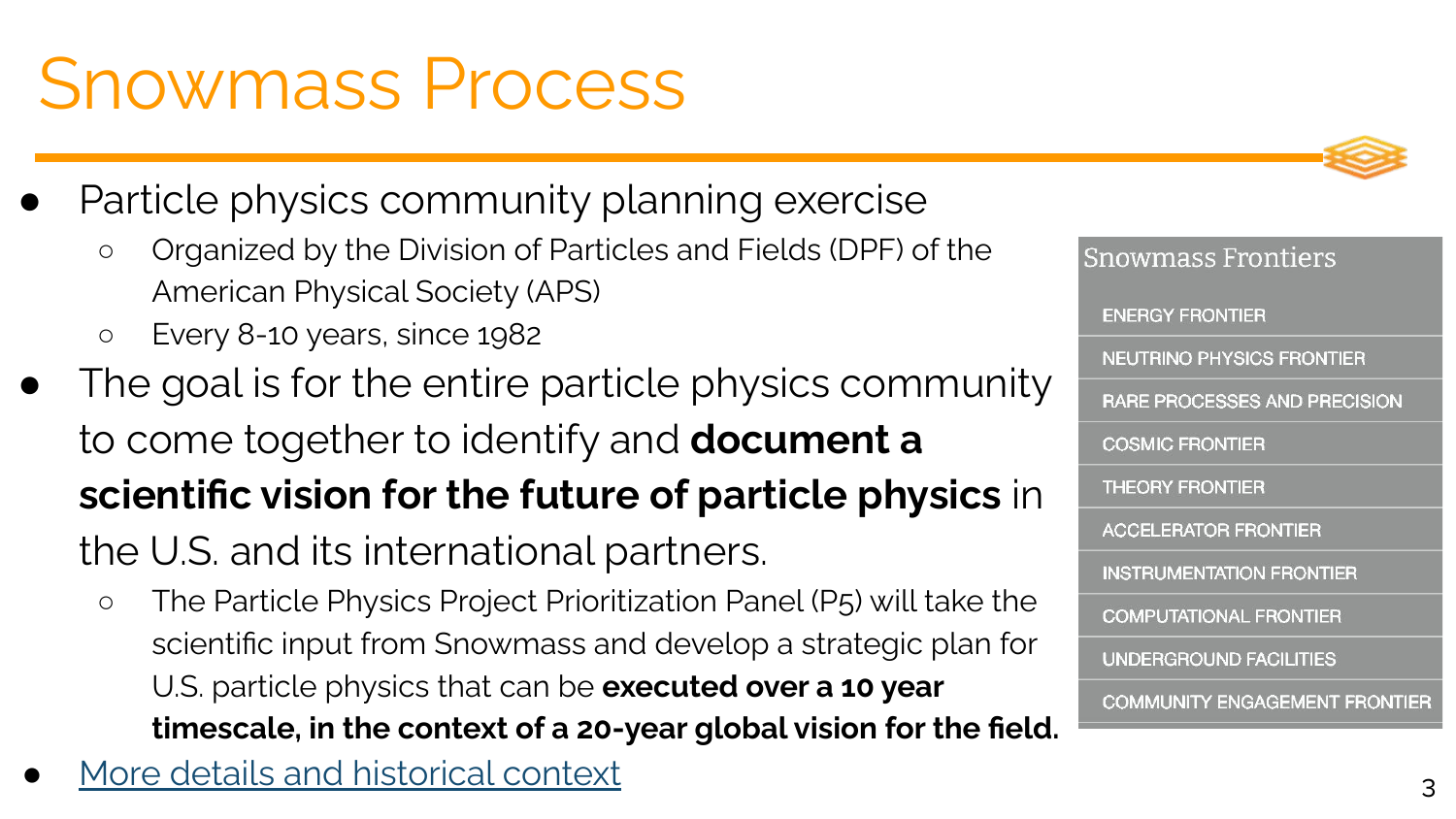## Energy Frontier

- Energy frontier reliant on high-energy particle colliders
- Within Snowmass, goal is to assess physics potential/complementarity of various proposed colliders 374 letters of interest submitted so far!

| <b>Collider</b> | <b>Energy</b>  |          |     |                 |      |      |      |     |
|-----------------|----------------|----------|-----|-----------------|------|------|------|-----|
| linear ee       | 250            | 350      | 380 | 500             | 1000 | 1500 | 3000 | GeV |
| circular ee     | m <sub>z</sub> | $2m_{w}$ | 240 | 2m <sub>r</sub> |      |      |      |     |
| hh              | 14             | 75       | 100 | 150             |      |      |      |     |
| eh              | 1.3            | 3.5      |     |                 |      |      |      | TeV |
| μμ              | 3              | 10       | 14  | 30              |      |      |      |     |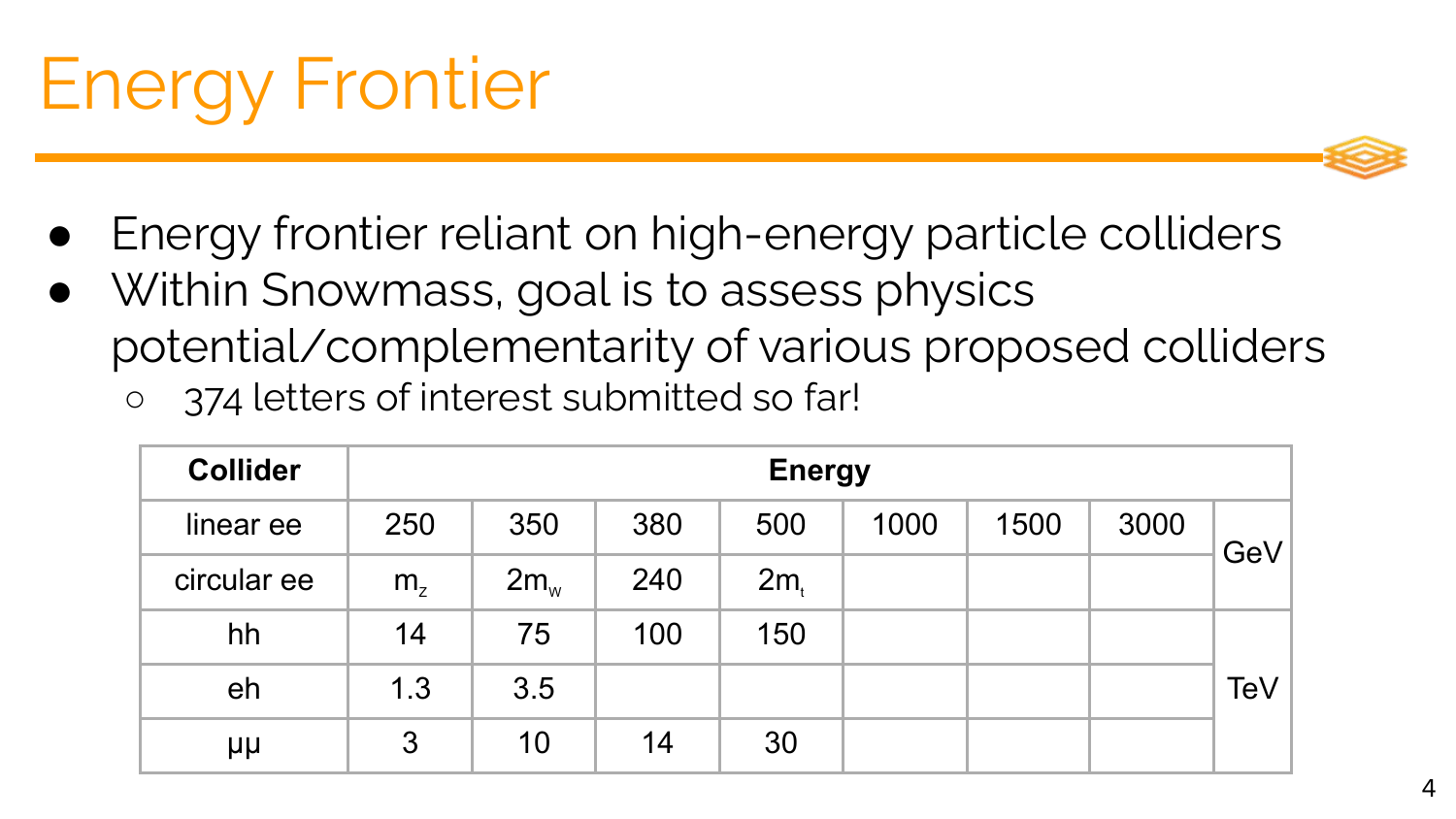### Energy Frontier MC Task Force

- To support these studies, large statistics of Standard Model (SM) background Monte Carlo (MC) samples are required
- Backgrounds are:
	- Common among many studies
	- CPU intensive to produce
	- Large
- Goals of the TF:
	- Produce comprehensive SM background samples for each proposed collider
		- Provide access to anyone in the community
	- Provide resources/documentation for individuals to produce their own signal MC samples

| <b>Name</b>          | Institution                         |                    |
|----------------------|-------------------------------------|--------------------|
| John Stupak (chair)  | University of Oklahoma              | Snowmass2013       |
| Robert Gardner       | University of Chicago               | OSG rep.           |
| Simone Pagan Griso   | LBNL                                | <b>BSM</b> rep.    |
| Stefan Hoeche        | <b>FNAL</b>                         | MC expert          |
| <b>Fabio Maltoni</b> | CP3, Catholic University of Louvain | MC expert          |
| Meenakshi Narain     | <b>Brown University</b>             | <b>EF</b> convener |
| Isabel Ojalvo        | <b>Princeton University</b>         | EWK rep.           |
| Laura Reina          | Florida State University            | <b>EF</b> convener |
| Michael Schmitt      | Northwestern University             | QCD rep.           |
| Alessandro Tricoli   | Brookhaven National Laboratory      | FF convener        |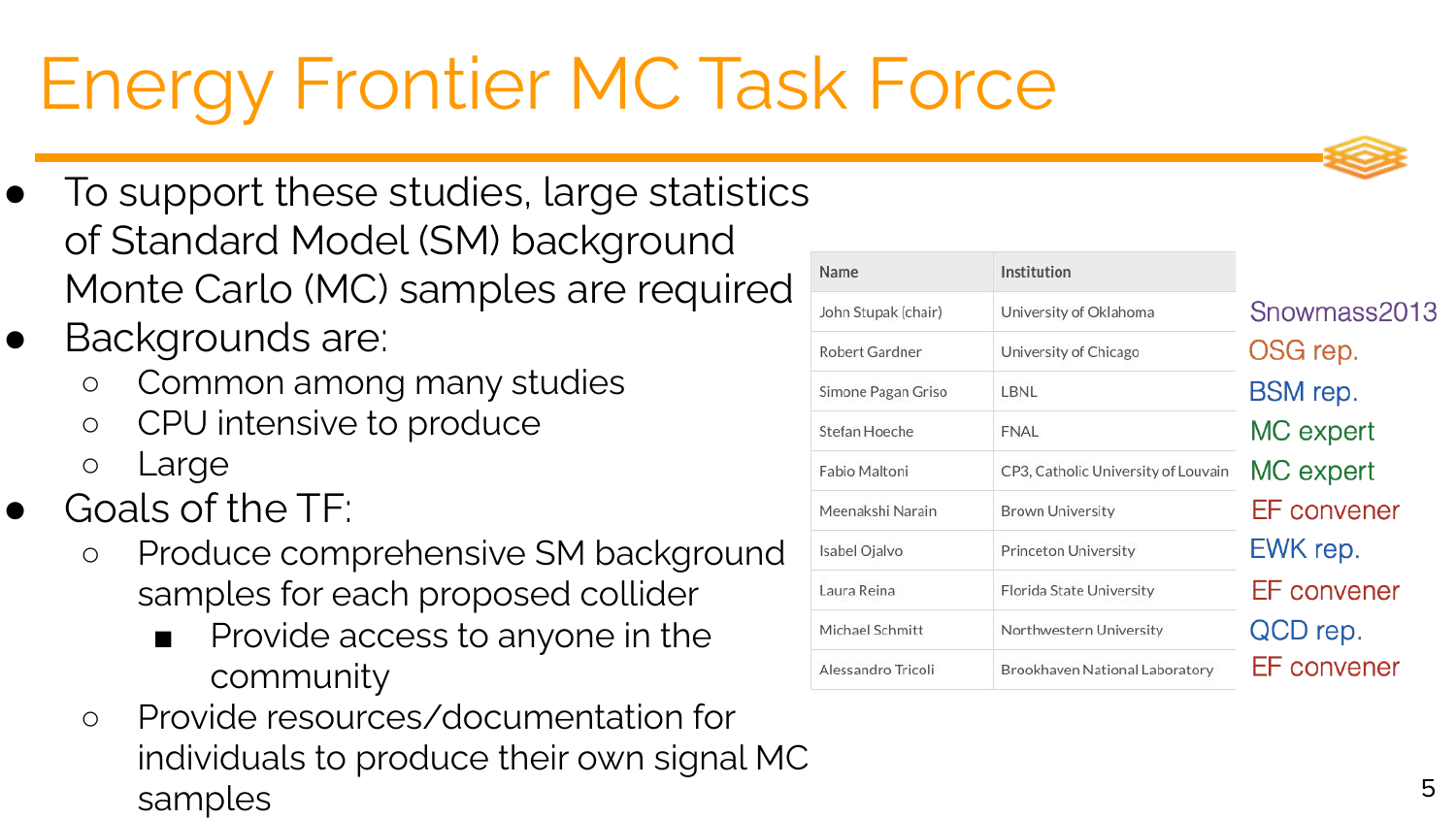### Estimating Compute Requirements

- **During Snowmass 2013** 
	- $\circ$  ~14k jobs per day
	- Peak usage: 100k CPU/day
- Expect to scale up in compute time:
	- Support studies for a wider array of proposed colliders
	- May need larger statistics in samples collected
	- The sample content might be enhanced wrt 2013
- Effort to consolidate dependencies on multiple CVMFS repos into a single one
- WIll be testing for computational scale on OSG of Delphes; the "Snowmass Detector" implementation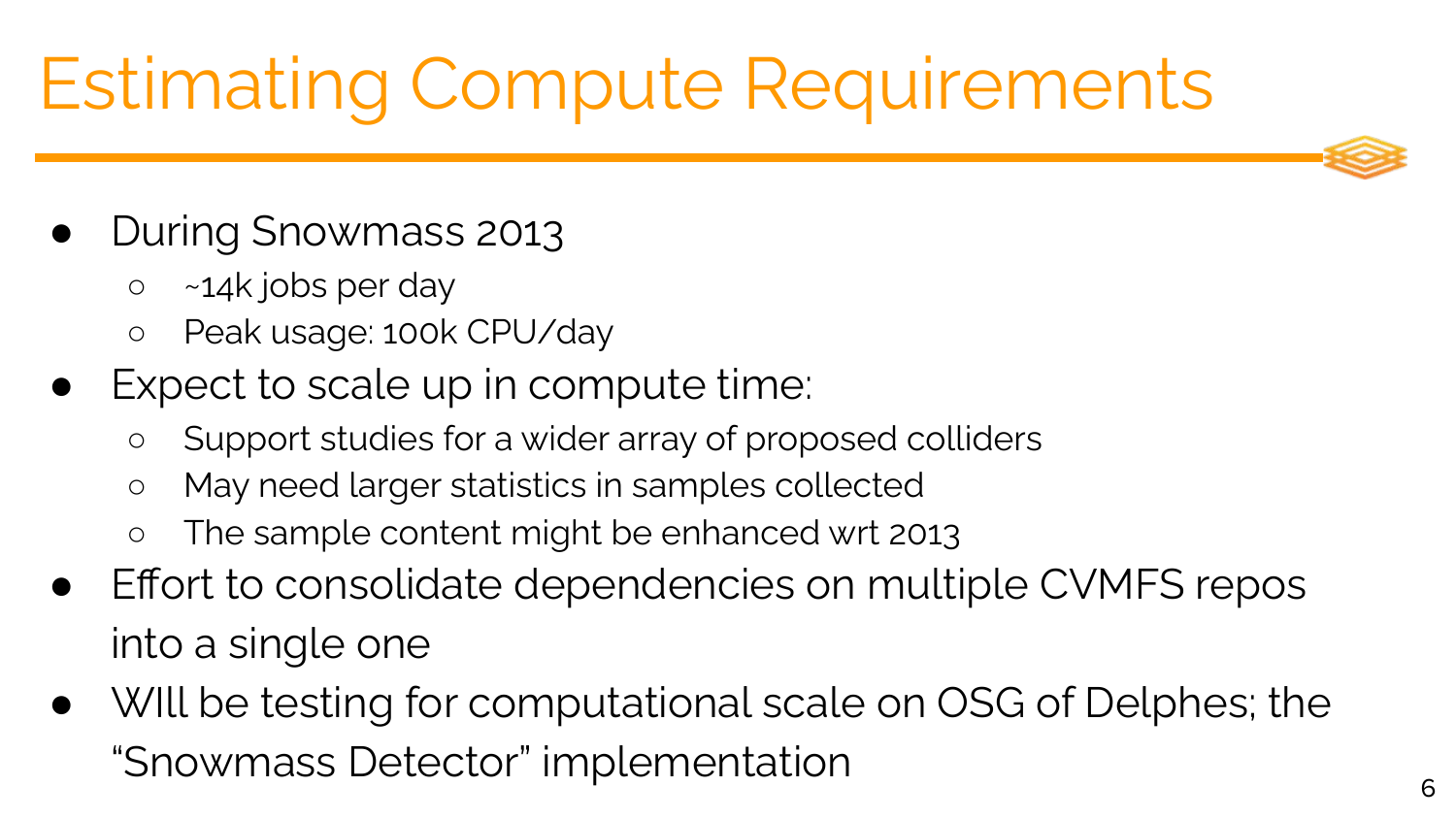### Snowmass21 Connect (to the OSG)

- Deployed dedicated OSG Connect instance
- 40 users at present from 20 different institutions
- Subgroups created for cosmic and energy frontier working groups
- Accounting, access to login/submit host and JupyterLab portal General Credit: SLATE, IRIS-HEP, OSG, UC-PSD

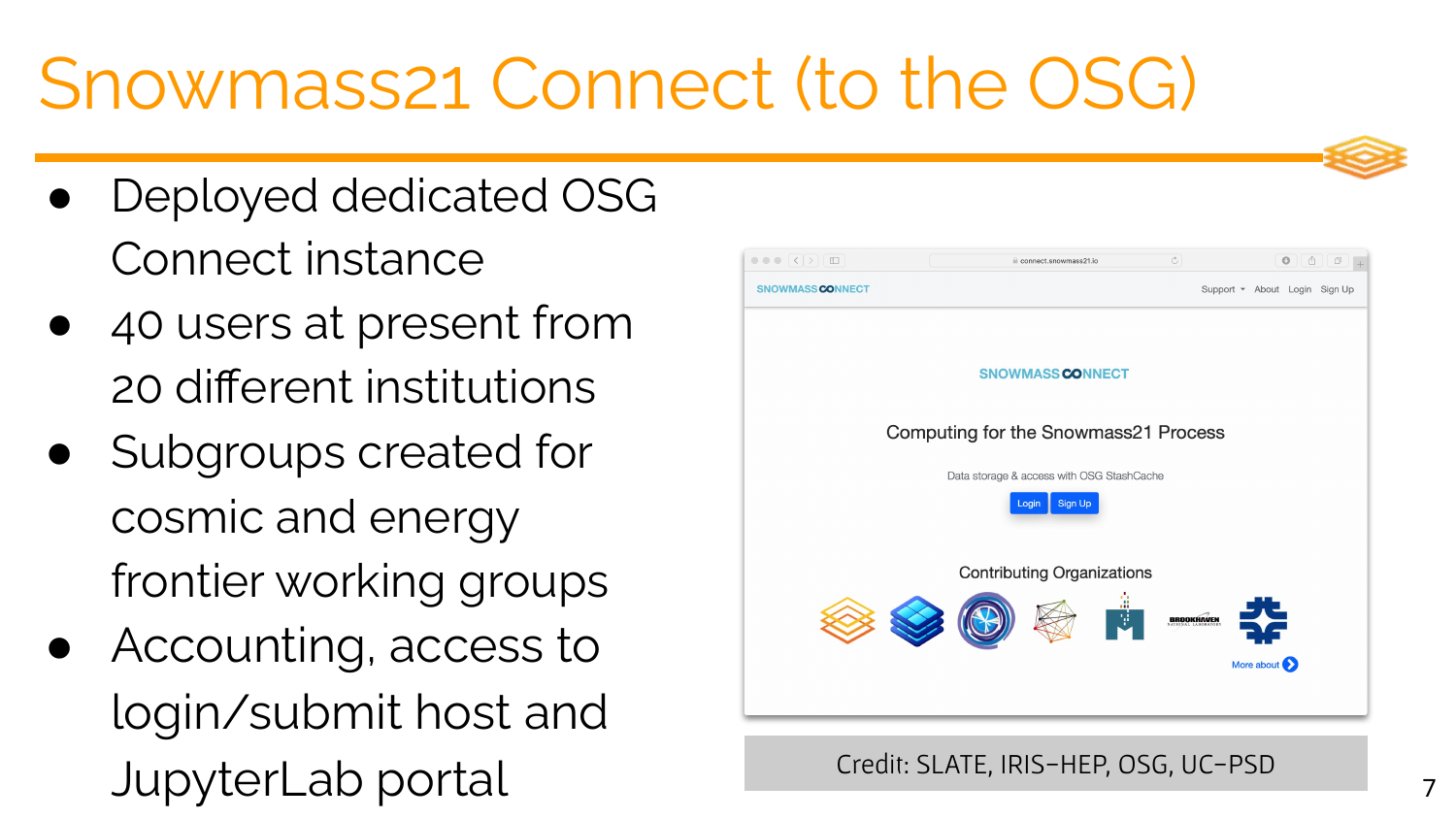### 8

### Submit node

- Login host: login.snowmass21.io
	- OpenStack VM 64 GB 16 VCPU
	- NFS mounted home
	- Access to OSG Stash and CVMFS
	- Monitoring dashboards in Grafana, ganglia
- Physical machine will be deployed as they scale up:
	- 48 logical cores, 200TB of local disk, 10Gbps, 192GB RAM
	- Will provision scratch space on disk for users and local software builds
- Purpose:
	- HTCondor submit point
	- An interactive compute resource for software builds
	- Pre/post-processing results and local analysis jobs

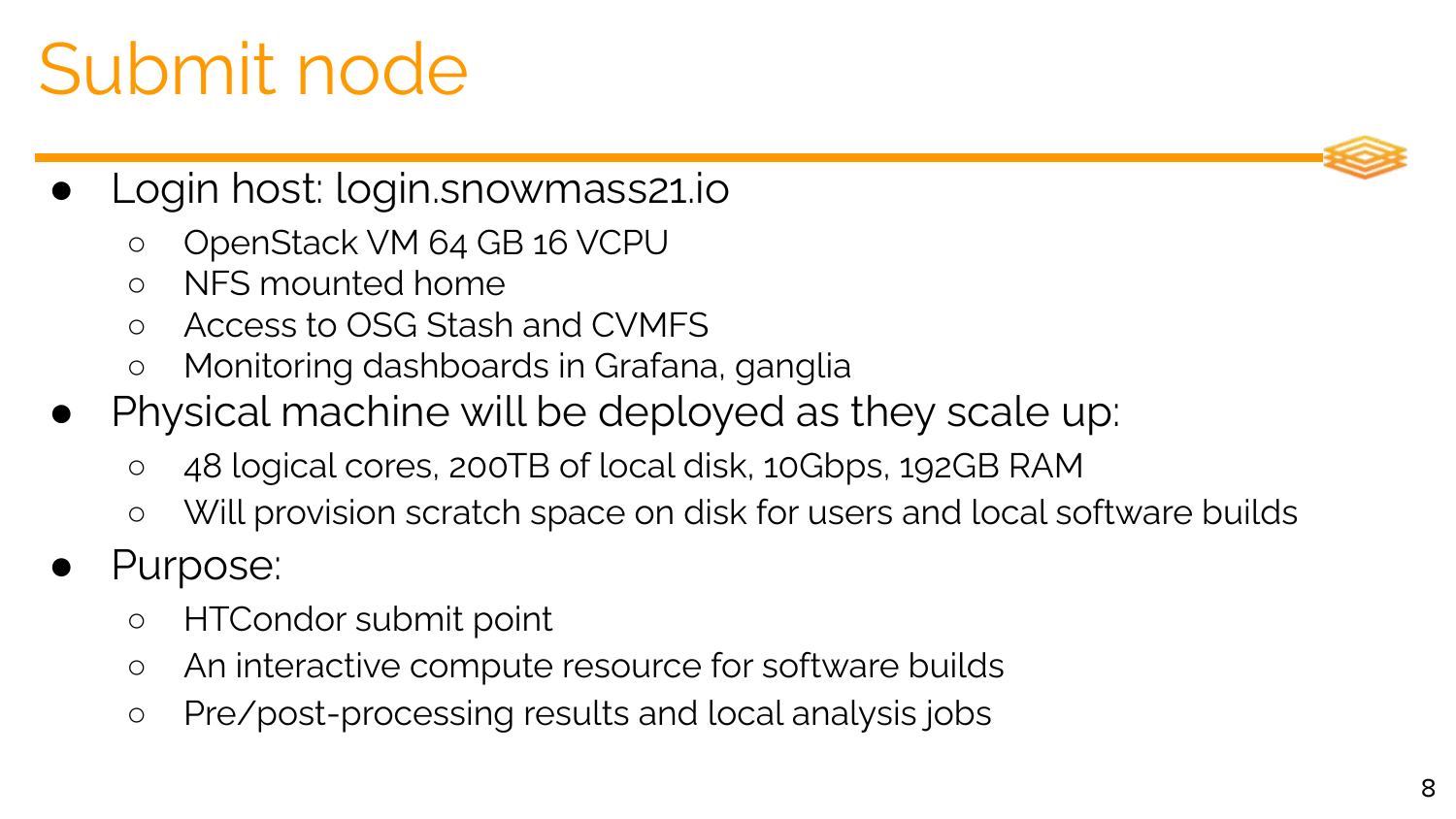### JupyterLab to OSG Capability

- **Under development**
	- Capability to deploy a personal JupyterLab + HTCondor application from the SLATE catalog using Kubernetes
- IRIS-HEP SSL cluster at UC used on the backend to host the notebook
- Users can submit to OSG *from the notebook* Credit: SLATE and IRIS-HEP

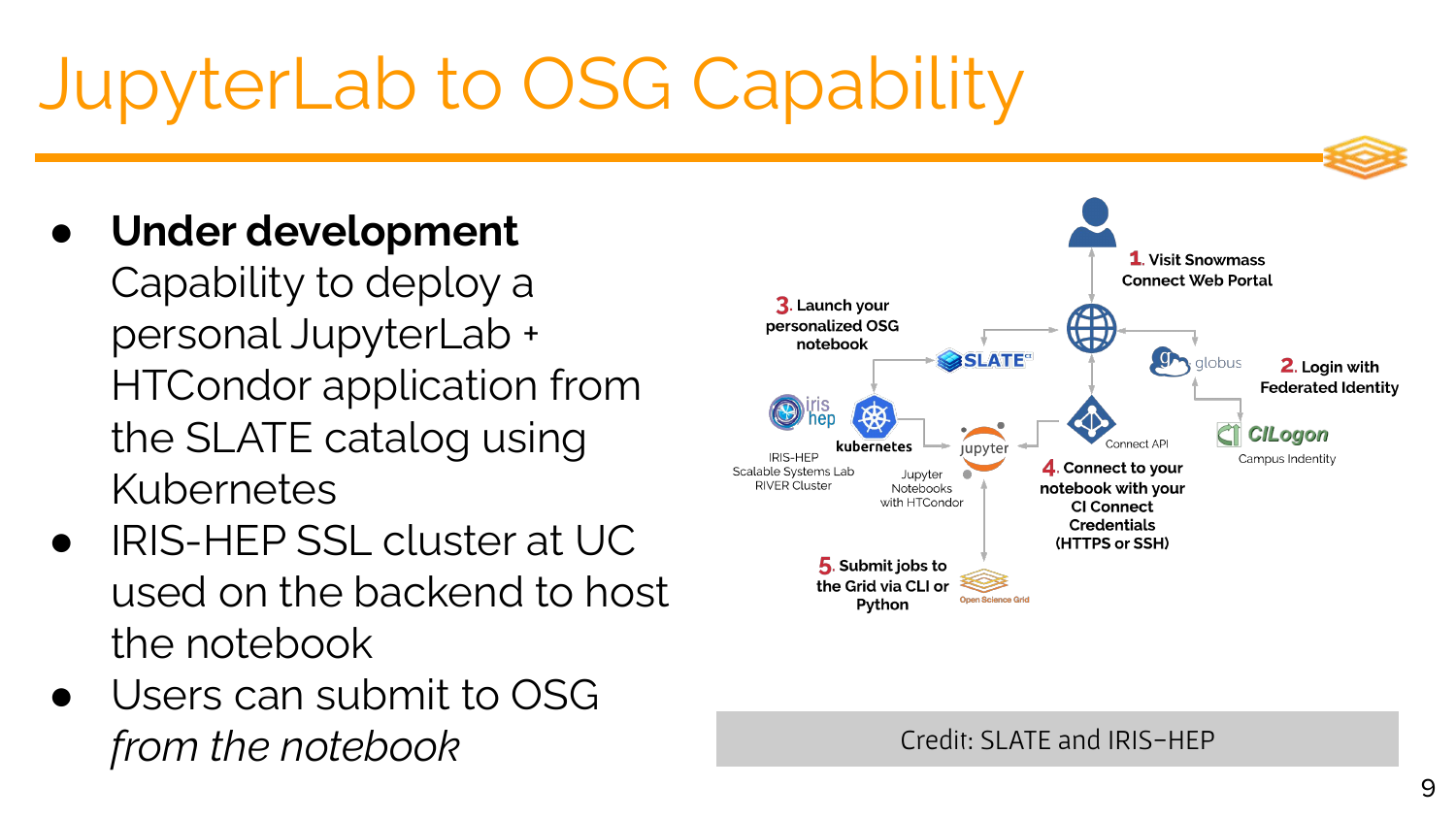### Data Management

- Current estimate is 300 TB storage. Scale up as needed
- Discussed in meetings with stakeholders and OSG technical teams
- Planning on three origin servers (UChicago, BNL & FNAL)
- Will use the OSG data federation (StashCache)
	- Write once, read many
	- stashcp for data access
- Single OSG redirector. Single namespace in CVMFS yet to be organized, e.g. by role, group, user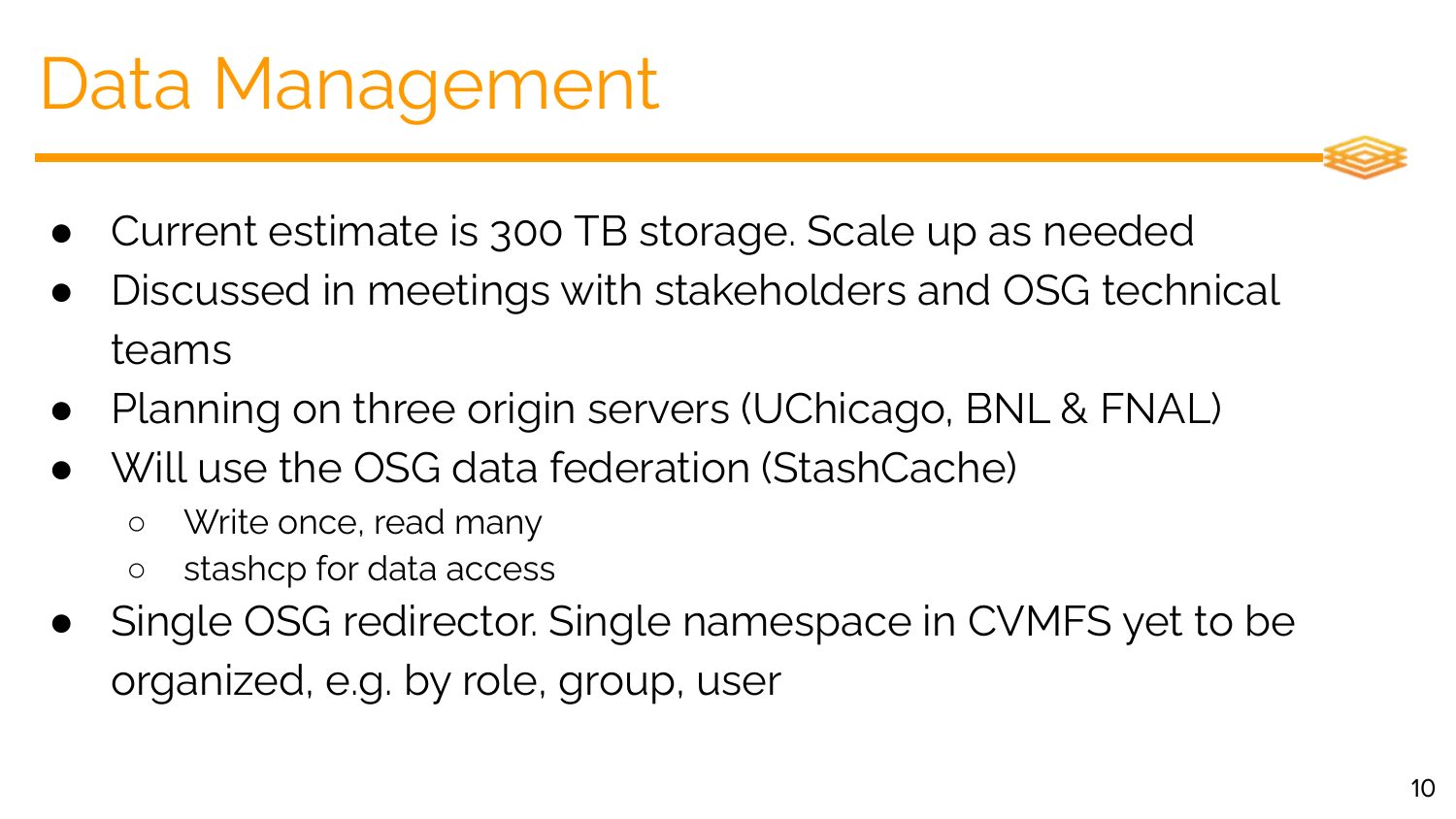



- Origin: osg-cvmfs.grid.uchicago.edu
- Add a collection of compiled code, consolidate tools and make it available over CVMFS jobs on OSG
- Software so far: Delphes, LCIO/miniDST, CEPC simulation framework and dependencies
- Containers as a longer term solution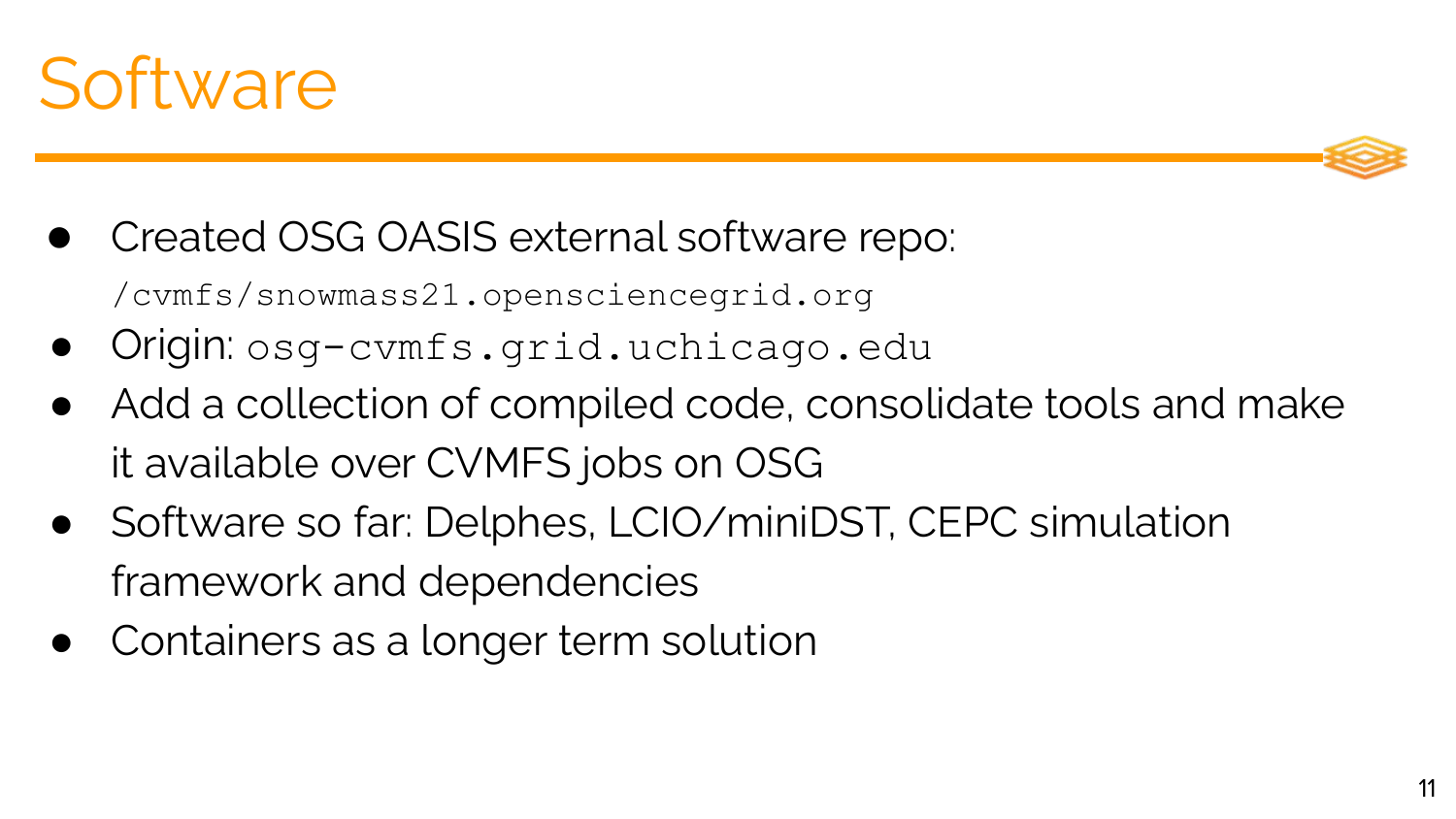The Snowmass Connect login server as a component in the delivery of tutorials currently organized for taskforce members

- CEPCSoft training event Sept 8 (Dan Yu IHEP) [link](https://indico.fnal.gov/event/45183/)
- MC ILC training event Aug 28 (Jenny List DESY, Jan Strube Oregon)
	- 70 people signed up for the tutorial on LCIO and Jupyter notebooks. About half of them used the Snowmass Connect node.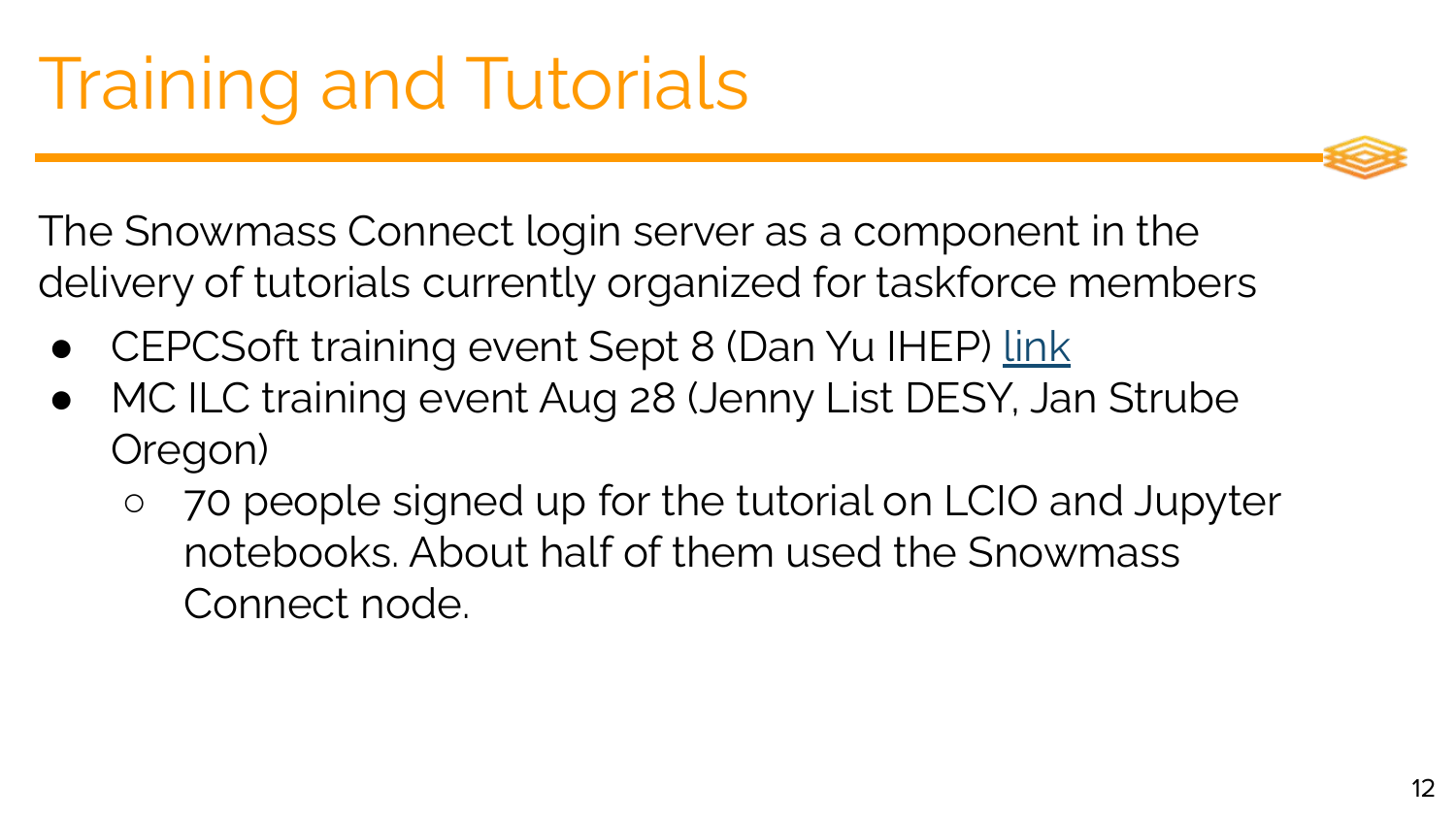### Physical Resource Contributions

- UChicago Physical Sciences Division providing login server and 200 TB local storage
- Brookhaven lab pledged storage for all Snowmass 2021 Computing
- Fermilab will provide some storage
- Depending on demands OSG pool, may want to organize a *cause-campaign* to allow interested institutions to contribute with priority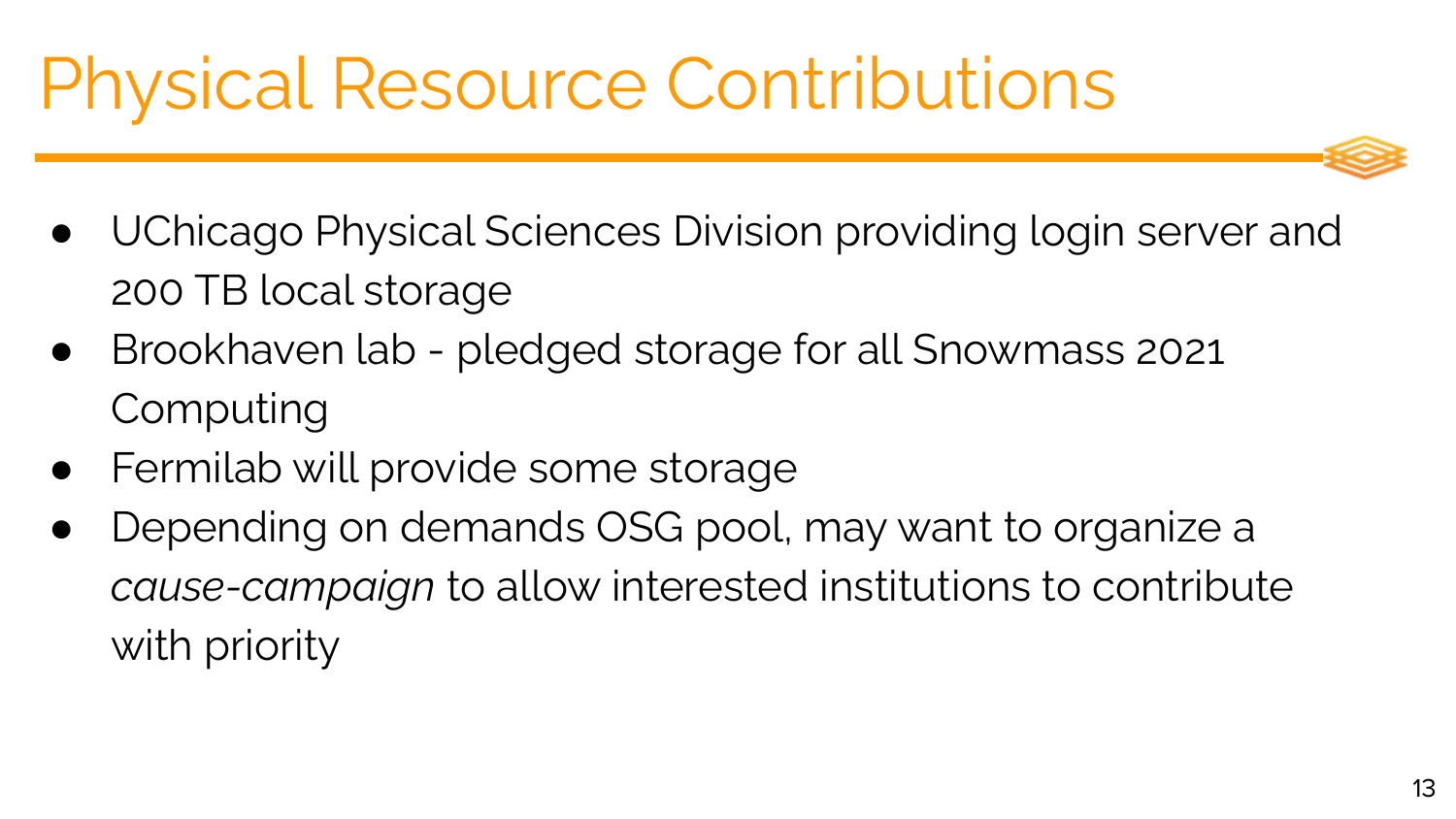### **Outlook**



- Infrastructure coming together
	- Setting up physical server
	- Testing and validating data and software origins
	- Work on shared CVMFS namespace among the origins & redirector Derek Weitzel, Edgar Fajardo
- Moving to production for Jupyter user notebooks from the portal
- Refining user support model, expanding documentation
- CEPC Software with updated version bundles of common software versions CLHEP Geant4 HepMC ROOT
- Expect production jobs by October 2020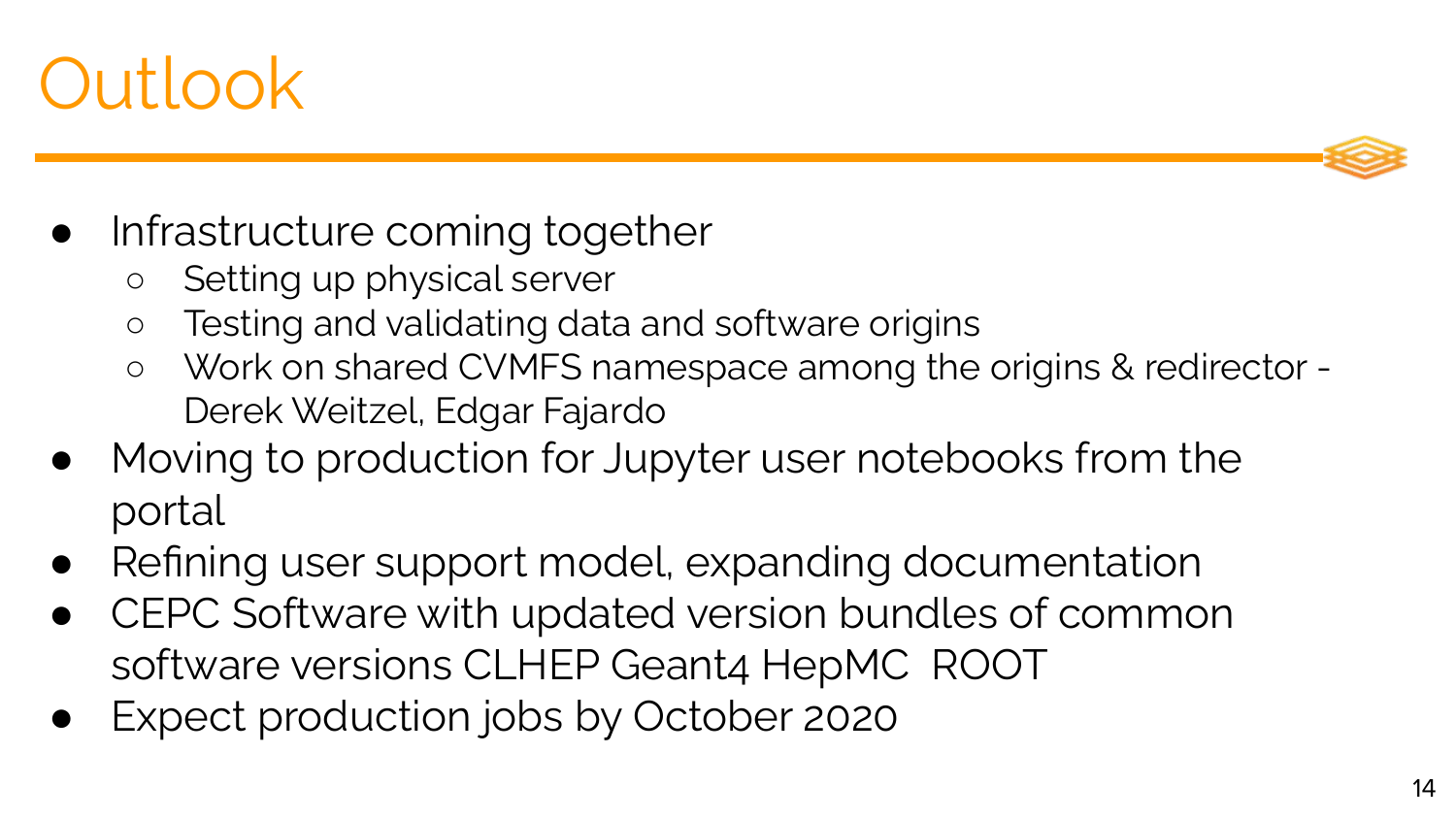### Extras follow

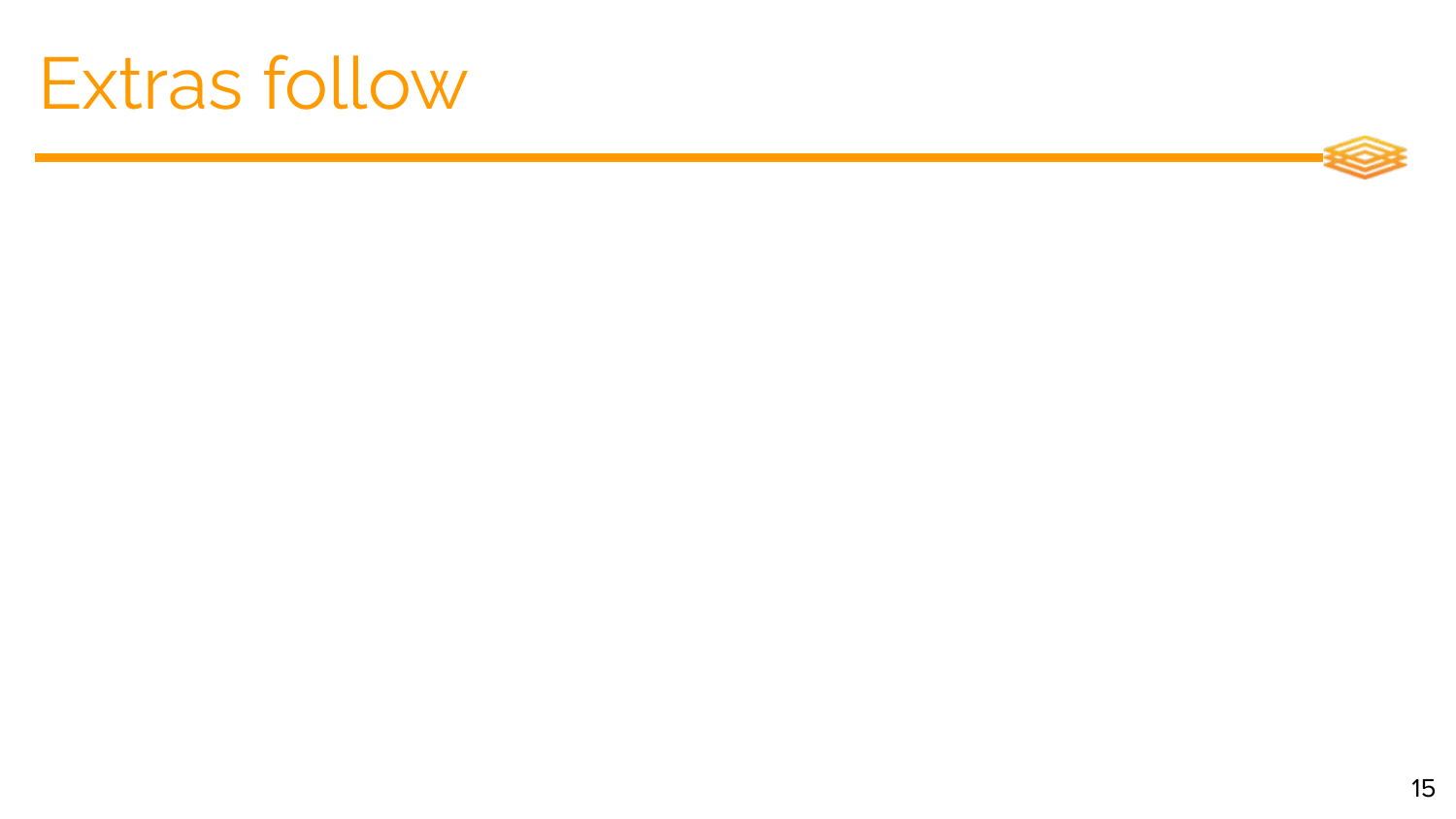### StashCache for Snowmass

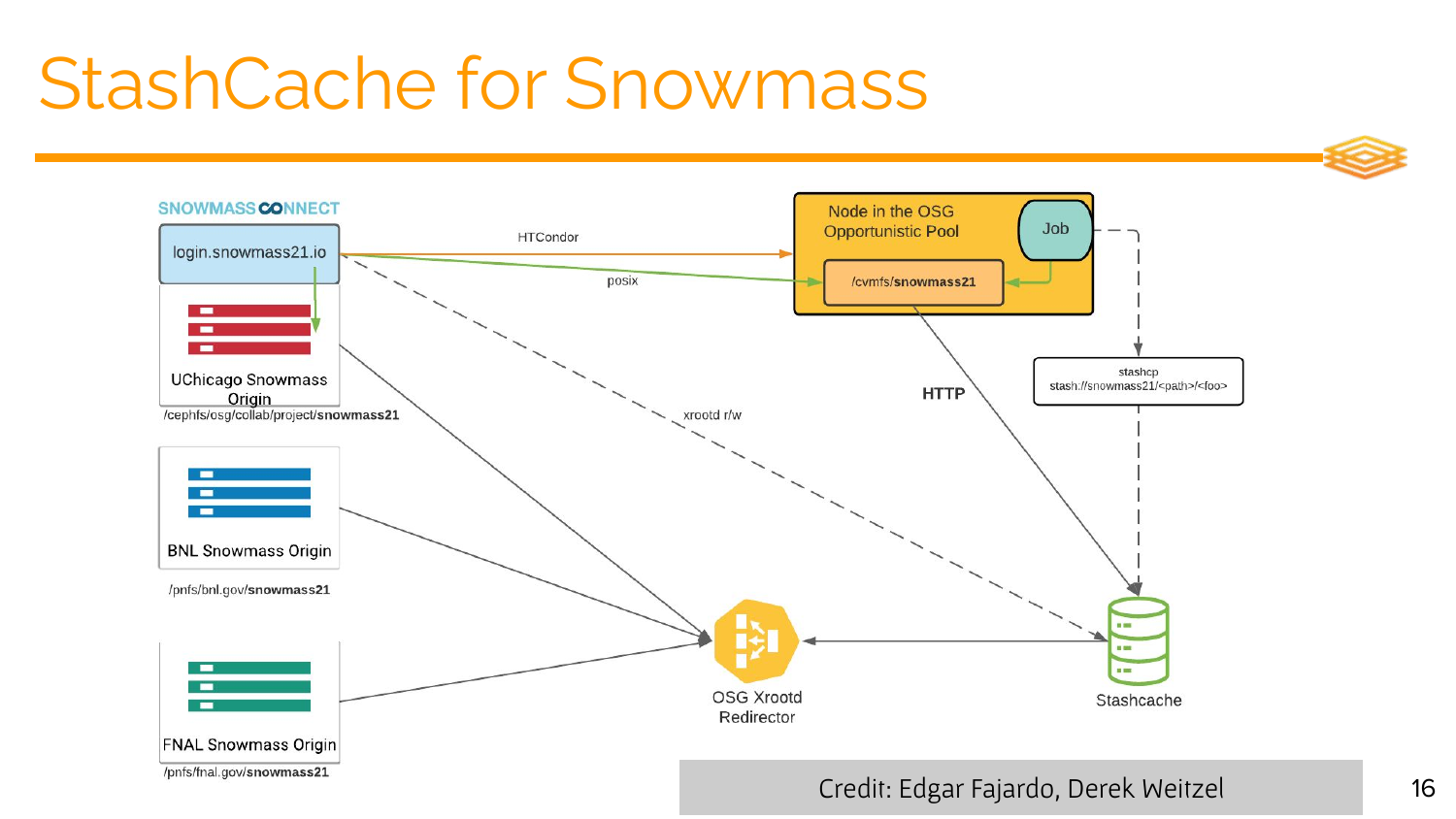### Data Access

- 50 TB of CephFS in stash storage in user and project space
	- Private user namespace in /collab/user/<user\_id>
	- Public project namespace for data in /collab/project/snowmass21/data
	- Installed software in /collab/project/snowmass21/software
- Project namespace is stashcp accessible from the grid
- Project namespace is also HTTP accessible from <http://stash.osgconnect.net/collab/project/snowmass21>
- Project accessible from a Globus door deployed via SLATE for Snowmass21 and other collaborations
	- Globus collection: #OSG Connect CI Logon